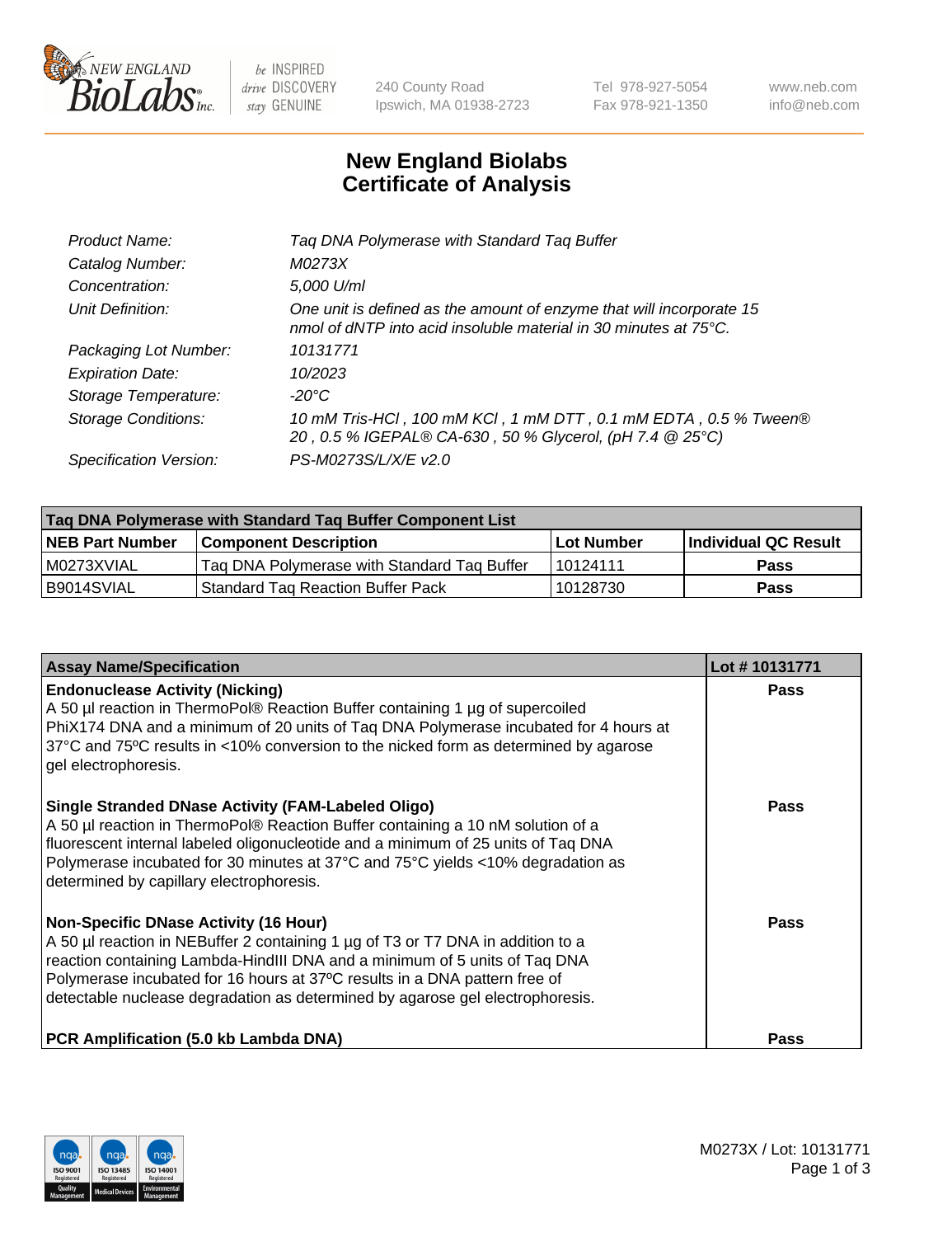

be INSPIRED drive DISCOVERY stay GENUINE

240 County Road Ipswich, MA 01938-2723 Tel 978-927-5054 Fax 978-921-1350

www.neb.com info@neb.com

| <b>Assay Name/Specification</b>                                                                                                                                                                                                                                                                                                                                                                                             | Lot #10131771 |
|-----------------------------------------------------------------------------------------------------------------------------------------------------------------------------------------------------------------------------------------------------------------------------------------------------------------------------------------------------------------------------------------------------------------------------|---------------|
| A 50 µl reaction in Standard Taq Reaction Buffer in the presence of 200 µM dNTPs and<br>0.2 µM primers containing 5 ng Lambda DNA with 1.25 units of Taq DNA Polymerase for<br>25 cycles of PCR amplification results in the expected 5.0 kb product.                                                                                                                                                                       |               |
| <b>Protein Purity Assay (SDS-PAGE)</b><br>Taq DNA Polymerase is $\geq 99\%$ pure as determined by SDS-PAGE analysis using Coomassie<br>Blue detection.                                                                                                                                                                                                                                                                      | Pass          |
| <b>Phosphatase Activity (pNPP)</b><br>A 200 µl reaction in 1M Diethanolamine, pH 9.8, 0.5 mM MgCl2 containing 2.5 mM<br>p-Nitrophenyl Phosphate (pNPP) and a minimum of 100 units Taq DNA Polymerase<br>incubated for 4 hours at 37°C yields <0.0001 unit of alkaline phosphatase activity<br>as determined by spectrophotometric analysis.                                                                                 | Pass          |
| <b>RNase Activity (Extended Digestion)</b><br>A 10 µl reaction in NEBuffer 4 containing 40 ng of a 300 base single-stranded RNA<br>and a minimum of 1 µl of Taq DNA Polymerase is incubated at 37°C. After incubation<br>for 16 hours, >90% of the substrate RNA remains intact as determined by gel<br>electrophoresis using fluorescent detection.                                                                        | <b>Pass</b>   |
| <b>qPCR DNA Contamination (E. coli Genomic)</b><br>A minimum of 5 units of Taq DNA Polymerase is screened for the presence of E. coli<br>genomic DNA using SYBR® Green qPCR with primers specific for the E. coli 16S rRNA<br>locus. Results are quantified using a standard curve generated from purified E. coli<br>genomic DNA. The measured level of E. coli genomic DNA contamination is $\leq 1$ E. coli<br>  genome. | Pass          |

This product has been tested and shown to be in compliance with all specifications.

One or more products referenced in this document may be covered by a 3rd-party trademark. Please visit <www.neb.com/trademarks>for additional information.